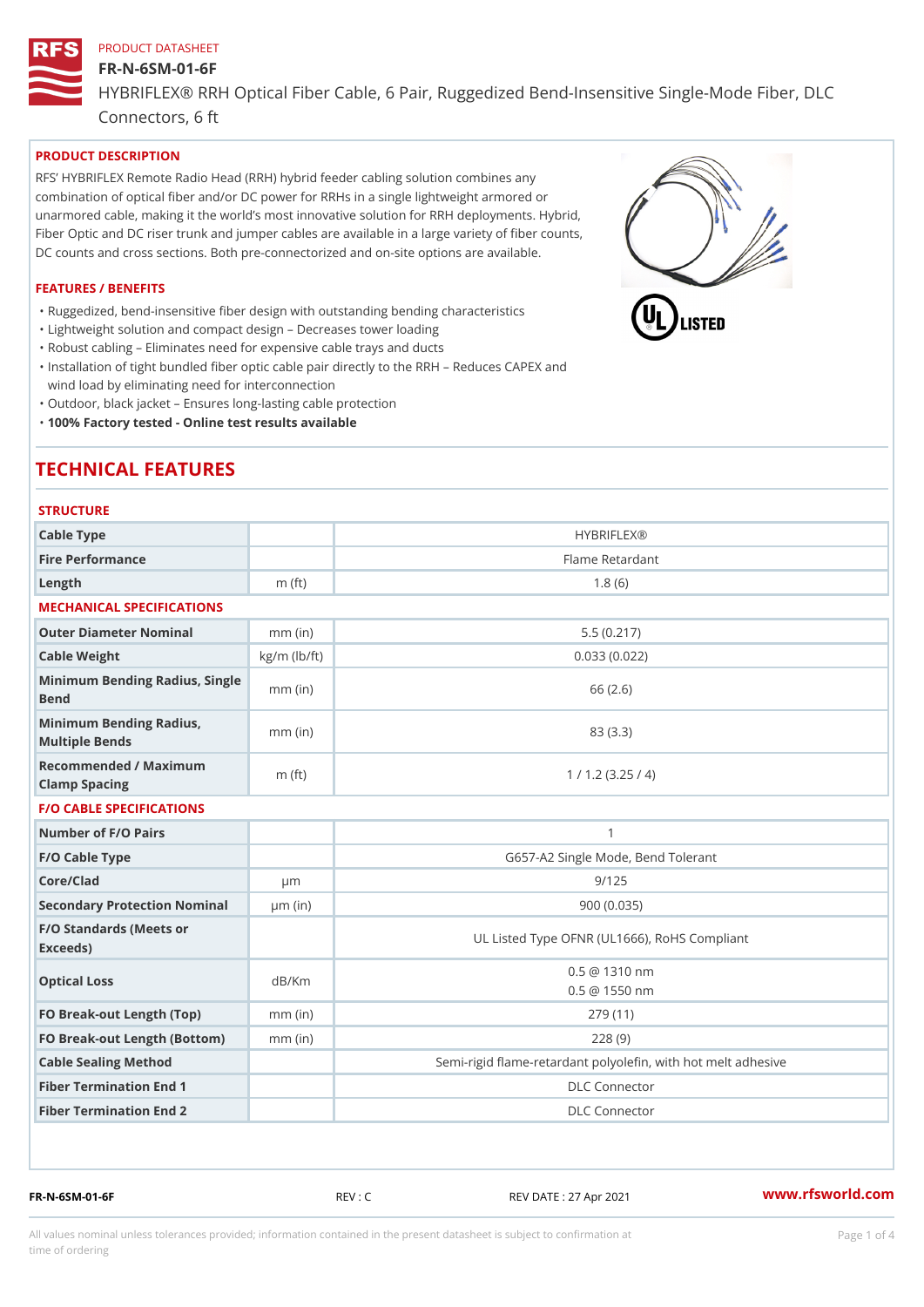#### FR-N-6SM-01-6F

HYBRIFLEX® RRH Optical Fiber Cable, 6 Pair, Ruggedized Bend-Insens Connectors, 6 ft

| CABLE JACKET                                    |                             |                                             |  |  |
|-------------------------------------------------|-----------------------------|---------------------------------------------|--|--|
| UV-Protection Individual and<br>External Jacket |                             | Yes                                         |  |  |
| Jacket Material                                 |                             | Flame Retardant, Indoor/Outdoor, PVC, Black |  |  |
| TESTING AND ENVIRONMENTAL                       |                             |                                             |  |  |
| Storage Temperature                             | $^{\circ}$ C ( $^{\circ}$ F | $-40$ to $70$ ( $-40$ to $158$ )            |  |  |
| Operation Temperature                           | $^{\circ}$ C ( $^{\circ}$ F | $-40$ to 65 ( $-40$ to 149)                 |  |  |
| Installation Temperature                        | $^{\circ}$ C ( $^{\circ}$ F | $-20$ to 65 ( $-4$ to 149)                  |  |  |
| Jacket Specifications                           |                             | UL 1666                                     |  |  |

### EXTERNAL DOCUMENT LINKS

NOTES

Installation Guidelwinessad QuickShip 2.0 Program [Informa](http://www.rfsworld.com/images/hybriflex/quickship_program_2.pdf)tion: On-line Factory Te[s](https://www.rfsworld.com/pictures/userfiles/programs/AAST Latest Version.zip)teResults:

#### ADDITIONAL ASSEMBLIES - 1 PAIR SM FIBERED DITIONAL ASSEMBLIES - 2 PAIR SM FIBER

| Length, ft | Model Number                  |
|------------|-------------------------------|
| 6          | $FR - N - 1 S M - 01 - 6 F$   |
| 10         | $FR - N - 1$ S M - 01 - 10 F  |
| 15         | $FR - N - 1$ S M - 01 - 15 F  |
| 20         | $FR - N - 1$ S M - 01 - 20 F  |
| 30         | $FR - N - 1$ S M - 01 - 30 F  |
| 40         | FR-N-1SM-01-40F               |
| 50         | $FR - N - 1$ S M - 01 - 50 F  |
| 60         | $FR - N - 1$ S M - 01 - 60 F  |
| 79         | $FR - N - 1 S M - 01 - 70 F$  |
| 80         | $FR - N - 1$ S M - 01 - 80 F  |
| 90         | $FR - N - 1$ S M - 01 - 90 F  |
| 100        | $FR - N - 1$ S M - 01 - 100 F |

| Length, ft | Model Number                 |
|------------|------------------------------|
| 10         | FR-N-2SM-01-10F              |
| 20         | FR-N-2SM-01-20F              |
| 30         | $FR - N - 2 SM - 01 - 30 F$  |
| 4 O        | $FR - N - 2 SM - 01 - 40 F$  |
| 50         | $FR - N - 2 SM - 01 - 50 F$  |
| 60         | $FR - N - 2 SM - 01 - 60 F$  |
| 7 0        | $FR - N - 2 S M - 01 - 70 F$ |
| 80         | $FR - N - 2 S M - 01 - 80 F$ |
| 90         | $FR - N - 2 SM - 01 - 90 F$  |
| 100        | FR-N-2SM-01-100F             |

FR-N-6SM-01-6F REV : C REV DATE : 27 Apr 2021 [www.](https://www.rfsworld.com)rfsworld.com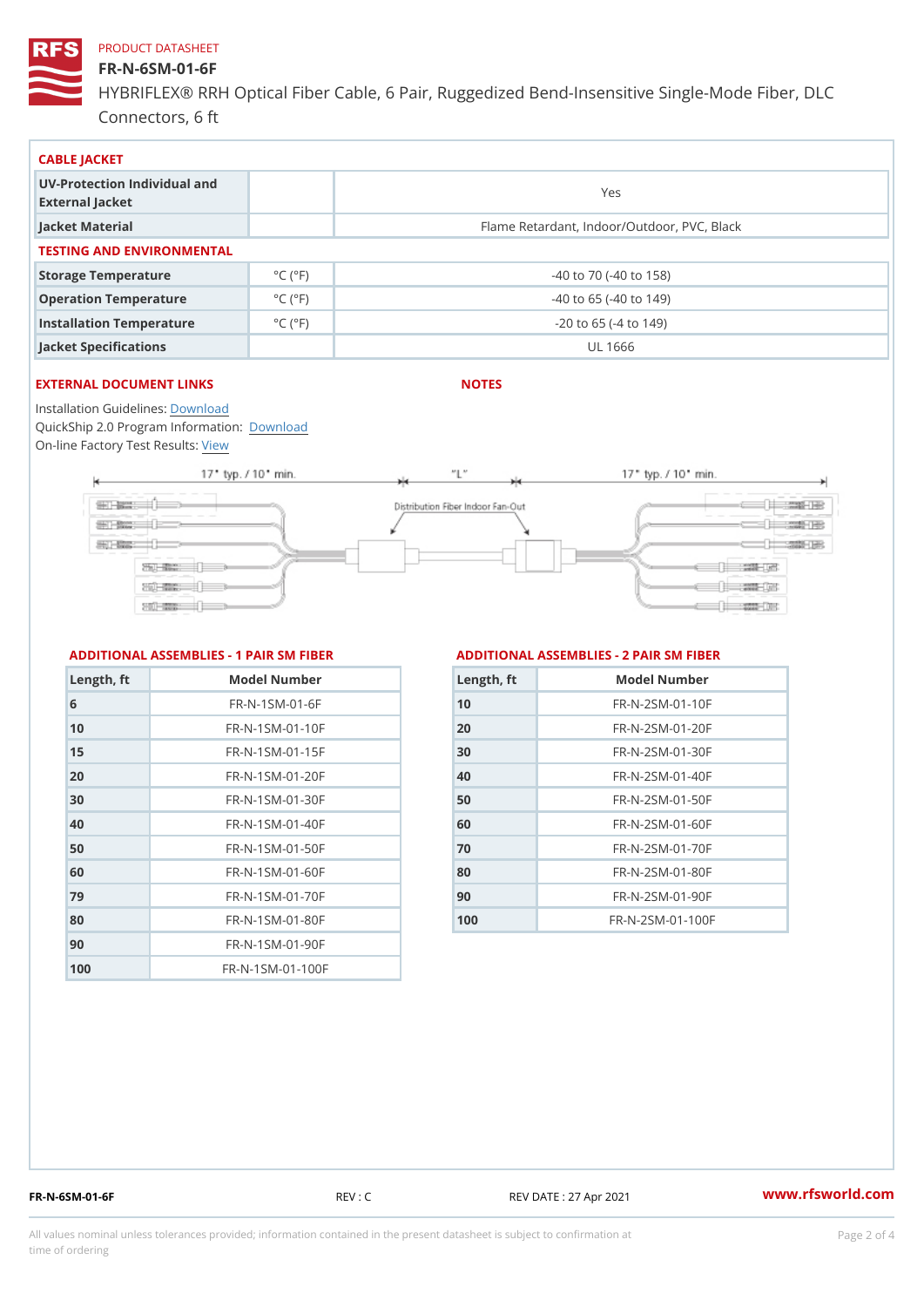#### FR-N-6SM-01-6F

HYBRIFLEX® RRH Optical Fiber Cable, 6 Pair, Ruggedized Bend-Insens Connectors, 6 ft

ADDITIONAL ASSEMBLIES - 3 PAIR SM FIBERED DITIONAL ASSEMBLIES - 6 PAIR SM FIBER

| Length, ft     | Model Number                 |
|----------------|------------------------------|
| 3              | $FR - N - 3 S M - 01 - 3 F$  |
| $\overline{4}$ | $FR - N - 3 S M - 01 - 4 F$  |
| 6              | $FR - N - 3 S M - 01 - 6 F$  |
| 8              | FR-N-3SM-01-8F               |
| 10             | $FR - N - 3 S M - 01 - 10 F$ |
| 15             | $FR - N - 3 S M - 01 - 15 F$ |
| 20             | $FR - N - 3 S M - 01 - 20 F$ |
| 30             | $FR - N - 3 S M - 01 - 30 F$ |
| 50             | $FR - N - 3 S M - 01 - 50 F$ |

| Model Number<br>Length, ft   |
|------------------------------|
| $FR - N - 6 S M - 01 - 3 F$  |
| $FR - N - 6$ S M - 01 - 4 F  |
| $FR - N - 6 S M - 01 - 6 F$  |
| $FR - N - 6$ S M - 01 - 8 F  |
| $FR - N - 6 SM - 01 - 10 F$  |
| $FR - N - 6$ S M - 01 - 15 F |
| $FR - N - 6 S M - 01 - 20 F$ |
| $FR - N - 6 SM - 01 - 30 F$  |
| $FR - N - 6 S M - 01 - 40 F$ |
|                              |

#### ADDITIONAL ASSEMBLIES - 12 PAIR SM FIBER

| Length, ft     | Model Number                 |
|----------------|------------------------------|
| 3              | $FR - N - 12SM - 01 - 3F$    |
| $\overline{4}$ | $FR - N - 12SM - 01 - 4F$    |
| 6              | $FR - N - 12$ S M - 01 - 6 F |
| 8              | $FR - N - 12$ S M - 01 - 8 F |
| 10             | FR-N-12SM-01-10F             |
| 15             | FR-N-12SM-01-15F             |
| 20             | FR-N-12SM-01-20F             |
| 30             | FR-N-12SM-01-30F             |

#### ADDITIONAL ASSEMBLIES - 1 STRAND SM FABSDRTIONAL ASSEMBLIES - 2 STRAND SM FIBER

| Length, ft | Model Number                   |
|------------|--------------------------------|
| 10         | $FR - N - 1$ S S M - 01 - 10 F |
| 20         | $FR - N - 1$ S S M - 01 - 20 F |
| 30         | $FR - N - 1$ S S M - 01 - 30 F |
| 40         | $FR - N - 1$ S S M - 01 - 40 F |
| 50         | $FR - N - 1$ S S M - 01 - 50 F |
| 60         | $FR - N - 1$ S S M - 01 - 60 F |
| 70         | $FR - N - 1$ S S M - 01 - 70 F |
| 80         | $FR - N - 1$ S S M - 01 - 80 F |
| 90         | $FR - N - 1$ S S M - 01 - 90 F |
| 100        | FR-N-1SSM-01-100F              |

| Length, ft | Model Number      |
|------------|-------------------|
| 10         | FR-N-2SSM-01-10F  |
| 20         | FR-N-2SSM-01-20F  |
| 30         | FR-N-2SSM-01-30F  |
| 40         | FR-N-2SSM-01-40F  |
| 50         | FR-N-2SSM-01-50F  |
| 60         | FR-N-2SSM-01-60F  |
| 70         | FR-N-2SSM-01-70F  |
| 80         | FR-N-2SSM-01-80F  |
| 90         | FR-N-2SSM-01-90F  |
| 100        | FR-N-2SSM-01-100F |

FR-N-6SM-01-6F REV : C REV DATE : 27 Apr 2021 [www.](https://www.rfsworld.com)rfsworld.com

All values nominal unless tolerances provided; information contained in the present datasheet is subject to Pcapgeling that i time of ordering